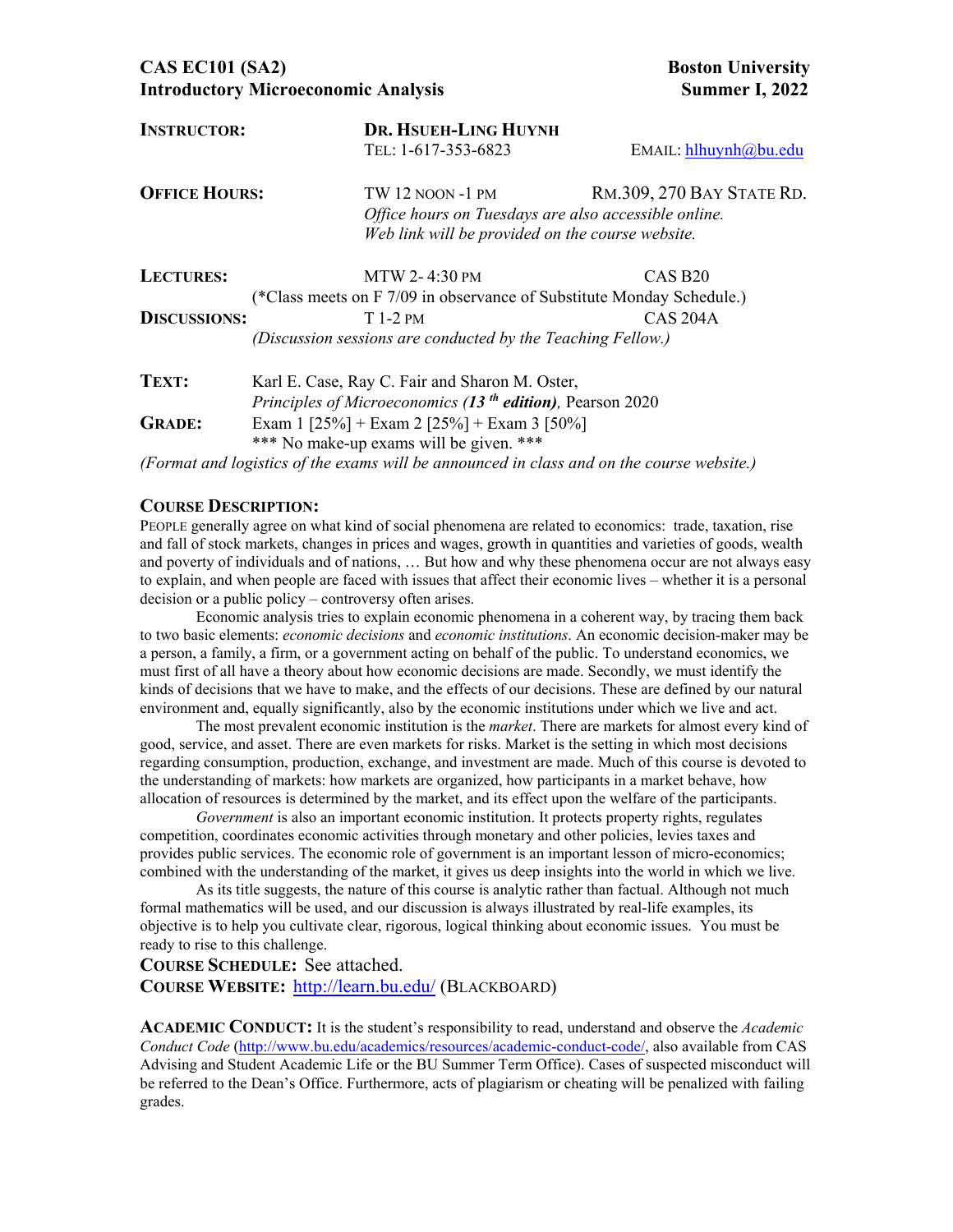## **EC101**

**COURSE SCHEDULE** Details of the schedule are subject to change; announcements will be made in class. Registered students can log into the course website at http://learn.bu.edu/. You should visit this website daily to check announcements, obtain class material and verify your personal grading record.

- LECTURE complements your reading and self-study. They are not substitutes.
- READING assignments refer to chapters in the Text. Additional reading may be suggested from time to time.
- HOMEWORK problems are specified as follows: "(6) 2.1" refers to problem number 2.1 in the Problems found at the end of Chapter 6 in the Text, "(6) 1A.2" refers to Problem 1A.2 in the Appendix to Chapter 6, etc. Only by solving problems can you master the course material effectively.
- SOLUTION to the homework problems and exams will be posted on the course website. But you will not benefit from the solutions unless you have worked seriously on the problems.
- An EXAM will test your comprehensive understanding of the course material up to the time of the exam.

**(!!) ATTENDANCE:** This course is very intensive and each class in the summer session is almost equivalent to one week's instruction during a regular semester. *Regular attendance is therefore essential.* Also, there will be *no make-up for missed exams.* 

| <b>DATE</b>         | <b>LECTURE</b>                                                                                                | <b>READING</b> | <b>HOMEWORK</b>                                    |
|---------------------|---------------------------------------------------------------------------------------------------------------|----------------|----------------------------------------------------|
| $T\frac{5}{24}$     | Class Orientation, Introduction to Microeconomics                                                             | Ch.1           | $(1)$ 1A.1, 1A.2, 1A.3, 1A.4                       |
|                     | Decision and Institution                                                                                      | Ch. 2          | $(2)$ 1.3, 1.4, 1.8, 1.13, 1.14, 2.2               |
|                     | Allocation, Efficiency & Equity                                                                               | Ch.3           | $(3)$ 3.2, 4.1, 5.1, 5.3, 5.4, 5.5, 5.7, 5.9       |
| W <sub>5/25</sub>   | Supply, Demand, Market Clearing                                                                               | Ch.4           | $(4)$ 1.12, 2.1, 2.2, 3.1, 3.2, 3.4                |
|                     | Economic Allocations under the Market Institution                                                             |                |                                                    |
| M5/30               | <holiday: class="" no=""></holiday:>                                                                          |                |                                                    |
| $T\frac{5}{3}1$     | Demand Curves and Demand Elasticities                                                                         | Ch. 5          | $(5)$ 2.1, 2.3, 2.4, 2.6, 2.9, 2.10, 3.2, 4.3, 4.4 |
|                     | Consumption Decisions: Utility and Budget                                                                     | Ch.6           | $(6)$ 1.1, 1.3, 1.4                                |
| W6/01               | Income and Substitution Effects                                                                               |                | $(6)$ 2.1, 2.3, 2.4, 2.5, 2.6, 1A.2, 1A.4          |
|                     | Consumer Surplus                                                                                              |                | $(6)$ 3.3, 4.1                                     |
| F6/03               | <substitute monday="" schedule=""></substitute>                                                               |                |                                                    |
|                     | Production Decisions: Profit and Cost                                                                         | Ch. 7, 8, 9    | $(7)$ 1.2, 1.3, 1.5, 1.7, 1.8, 3.1, 3.5            |
|                     | Quantity: Inputs and Output                                                                                   |                | $(7)$ 2.1, 2.2, 2.5, 2.6, 2.8, 1A.1, 1A.2, 1A.3    |
| <b>M6/06 EXAM 1</b> | Exam 1 covers course material through 6/03 and is expected to occupy only the last hour of the class meeting. |                |                                                    |
|                     | Technology: Capital vs. Labor                                                                                 |                | $(8)$ 1.4, 1.7, 1.8, 2.3, 2.5, 2.6, 2.7, 2.8       |
|                     | Long Run vs. Short Run, Entry and Exit                                                                        | Ch. 7, 8, 9    | $(8)$ 2.9, 2.10, $(9)$ 1.3, 1.4, 2.10, 3.4, 3.8    |
| T6/07               | Labor and Land Markets                                                                                        | Ch. 10         | $(10)$ 1.2, 1.3, 2.1, 2.4, 3.4, 4.1, 4.3, 5.2      |
|                     | Capital Markets, Investment Decisions                                                                         | Ch. 11         | $(11)$ 1.1, 2.2, 2.5, 2.6, 3.1, 1A.1, 1A.4, 1A.10  |
| W <sub>6</sub> /08  | Perfect Competition, General Equilibrium                                                                      | Ch. 12         | $(12)$ 2.1, 2.2, 2.3, 2.5                          |
|                     | Market Imperfections                                                                                          |                | $(12)$ 2.8, 2.9, 2.10, 2.11, 3.2                   |